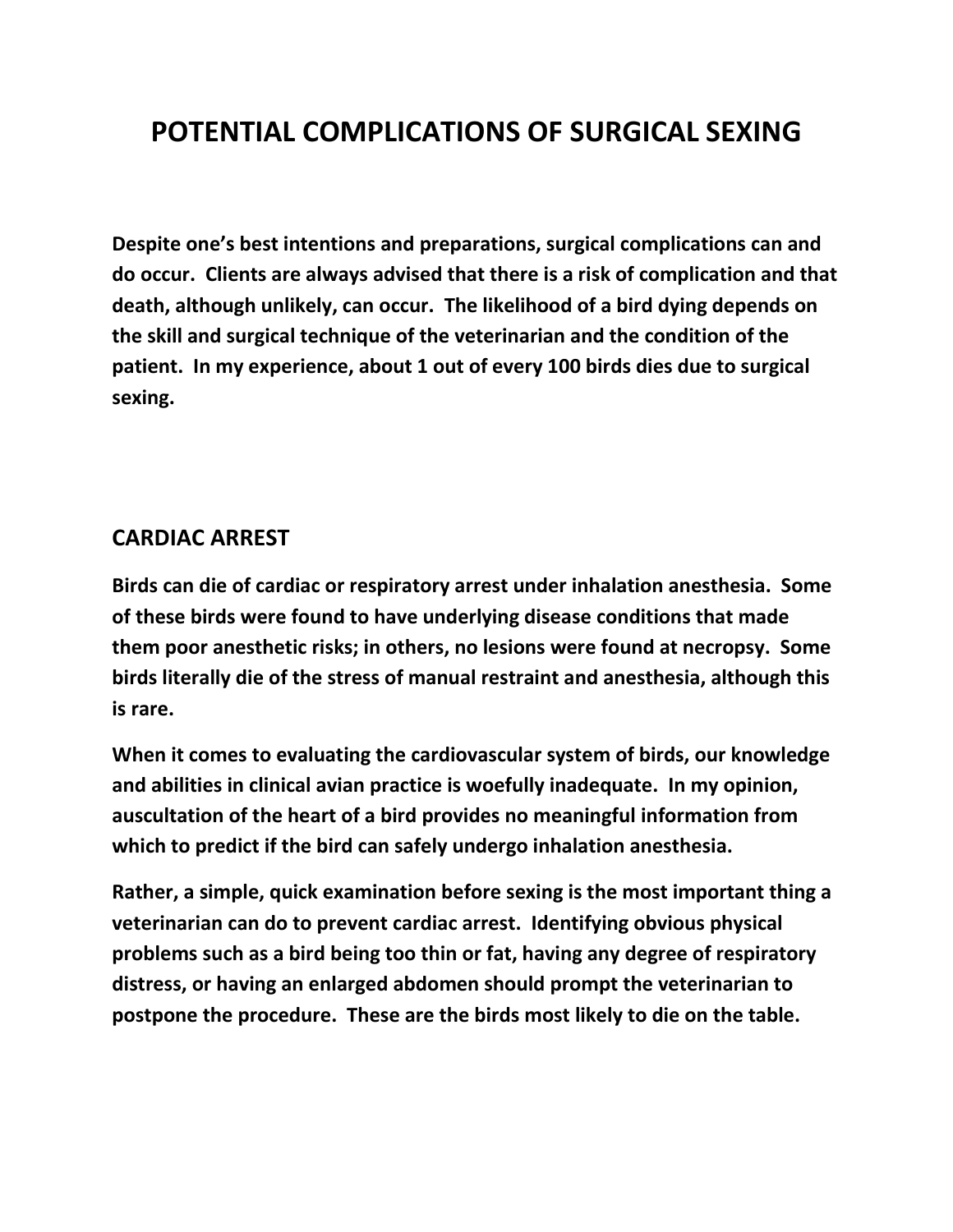### **HEMORRHAGE**

**Hemorrhage is the most frequently encountered problem associated with laparoscopy. It is usually the result of trauma from trocar insertion through the muscle of the body wall. It can also occur from puncturing an internal structure, such as the spleen, kidney, or a large blood vessel. Small amounts of bleeding from the muscle normally do not prevent viewing the gonad and are not serious. However, persistent muscle bleeding or organ contusion can quickly cause blood to collect in the abdominal cavity, obliterating the view and threatening the bird's life. If this occurs, the procedure should be terminated immediately, and the patient monitored closely during recovery.**

#### **Post-op Care**

- **1. Suture muscle and skin layer closed.**
- **2. Give Vitamin K injection**
- **3. Keep bird warm and confine to a small cage for the next few days.**
- **4. Excessive activity, such as flying back and forth in a large flight, can cause additional bleeding and could lead to death a few days after surgery.**

### **PUNCTURE OF THE PROVENTRICULUS**

**Inadvertent puncture of the proventriculus (stomach) has occurred when entering the left flank of the bird too far ventrally or if this organ is distended with food which displaces it dorsally and laterally. An engorged proventriculus can lie directly beneath the body wall in the area of the left flank entry site. This is why I always recommend birds be fasted for at least 4 hours before being sexed. It is very disconcerting to look through the scope and see food material (inside the stomach).**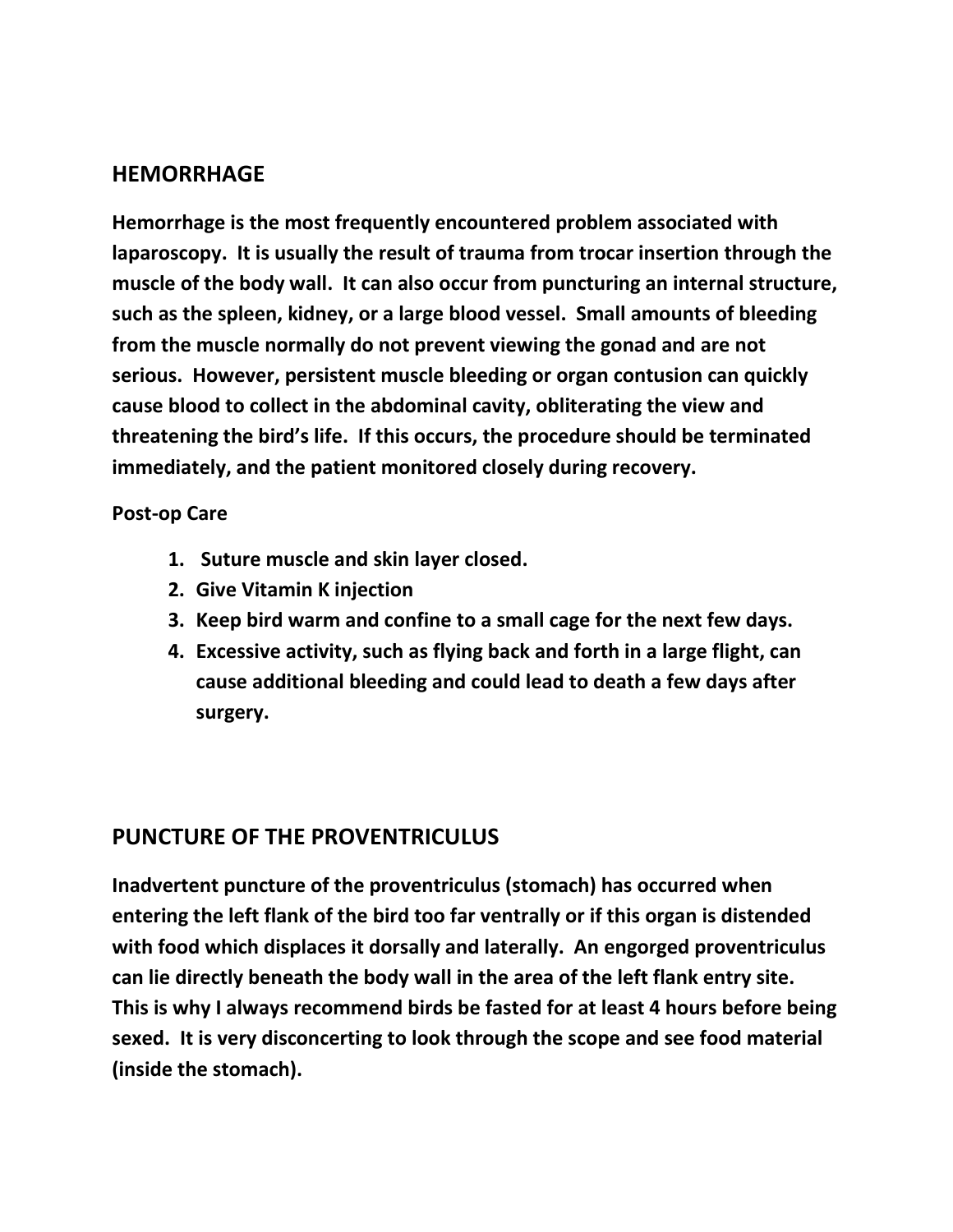#### **Post-op Care**

- **1. Abort procedure**
- **2. Give antibiotics for the next 7-10 days. I usually have the owner give injectable antibiotics for the first 3-5 days, then continue with oral or water antibiotics thereafter.**
- **3. Minimal food and water for the next 12 hours to prevent leakage.**
- **4. Keep bird warm and confined to a small, indoor cage.**
- **5. The puncture hole is allowed to self-seal on its own. Laparotomy to suture the proventriculus is not recommended: this may only make matters worse.**
- **6. Puncture of the proventriculus in a bird weighing more than 200g rarely causes death or other problems.**

# **PUNCTURE OF THE GONADS**

**On rare occasions the enlarged left testicle of a sexually active male can be inadvertently punctured with the trocar. Likewise in a sexually active female, the follicles on the ovary and the oviduct become greatly enlarged and it is possible to puncture yolk-filled follicles. This is why the abdomen is always palpated in birds before scoping to check for evidence of a developing egg. Wide pubic bones, a soft, doughy abdomen, and a dilated vent are all signs of a sexually active female. Such birds should not be scoped.**

**On more than one occasion I have punctured yolk-filled follicles. While looking through the scope, the entire field of view turns yellow. As the instrument is withdrawn from the bird, yolk may be smeared on the tip. Certainly the possibility of yolk peritonitis exits, which may cause the bird to die or may result in adhesions that could affect future egg laying.**

#### **Post-op Care**

**1. If a testicle is punctured, no post-op care is given. No complications have ever been observed.**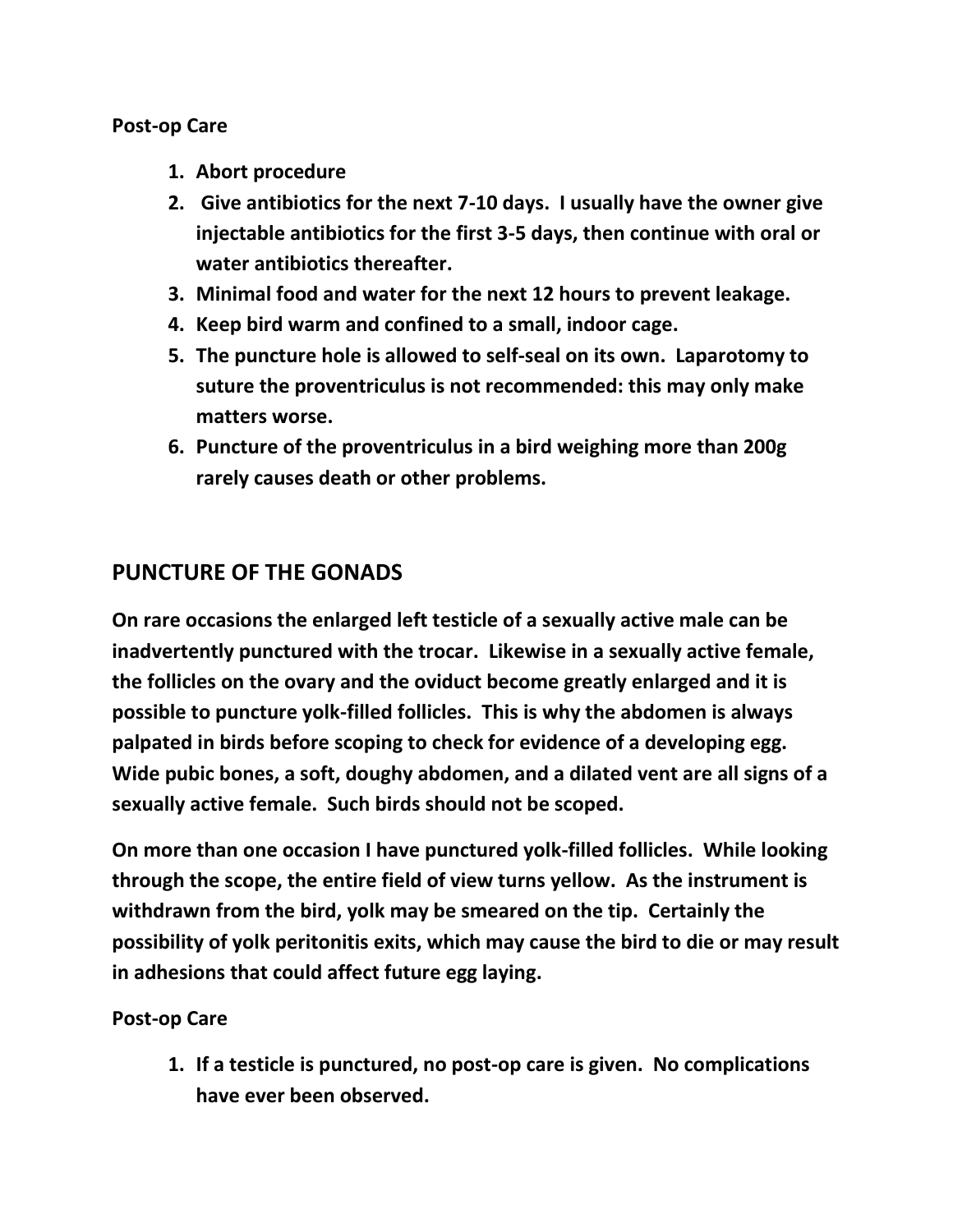- **2. If a yolk-filled follicle is punctured, the procedure is immediately terminated. Antibiotics are prescribed for several weeks and the bird is kept warm and confined to a small cage.**
- **3. Surprisingly most birds show no signs of illness and most that have been monitored over the next few years have laid eggs normally.**

# **INFECTION WITHIN THE ABDOMINAL CAVITY**

**Infection within the body cavity due to insertion of the endoscope is rare if proper surgical technique is used. However, if infection does occur, it could be either acute, causing illness or death within days, or chronic and granulomatous in nature, in which case disease might not be evident for weeks or months.**

#### **Post-op Care**

- **1. If any trauma to internal organs occurs during a sexing then antibiotics are usually prescribed.**
- **2. If evidence of an old infection is seen in a bird being scoped (i.e. granulomas, cloudy, thickened air sacs) then antibiotics may be prescribed.**
- **3. If any bird appears sluggish, fluffed up, or depressed for one or more days after surgery, then antibiotics are usually prescribed.**
- **4. Birds are kept warm and in a small, indoor cage so that they can be closely monitored.**
- **5. If a bird's condition worsens and they don't eat or drink, and if the owner can't provide oral alimentation, then the bird may be referred to a local avian veterinarian.**

# **INFLAMMATION AT THE SURGICAL SITE**

**On rare occasions a bird will pick at the incision site, causing ulceration and hemorrhage. This might be a result of discomfort from the incision and**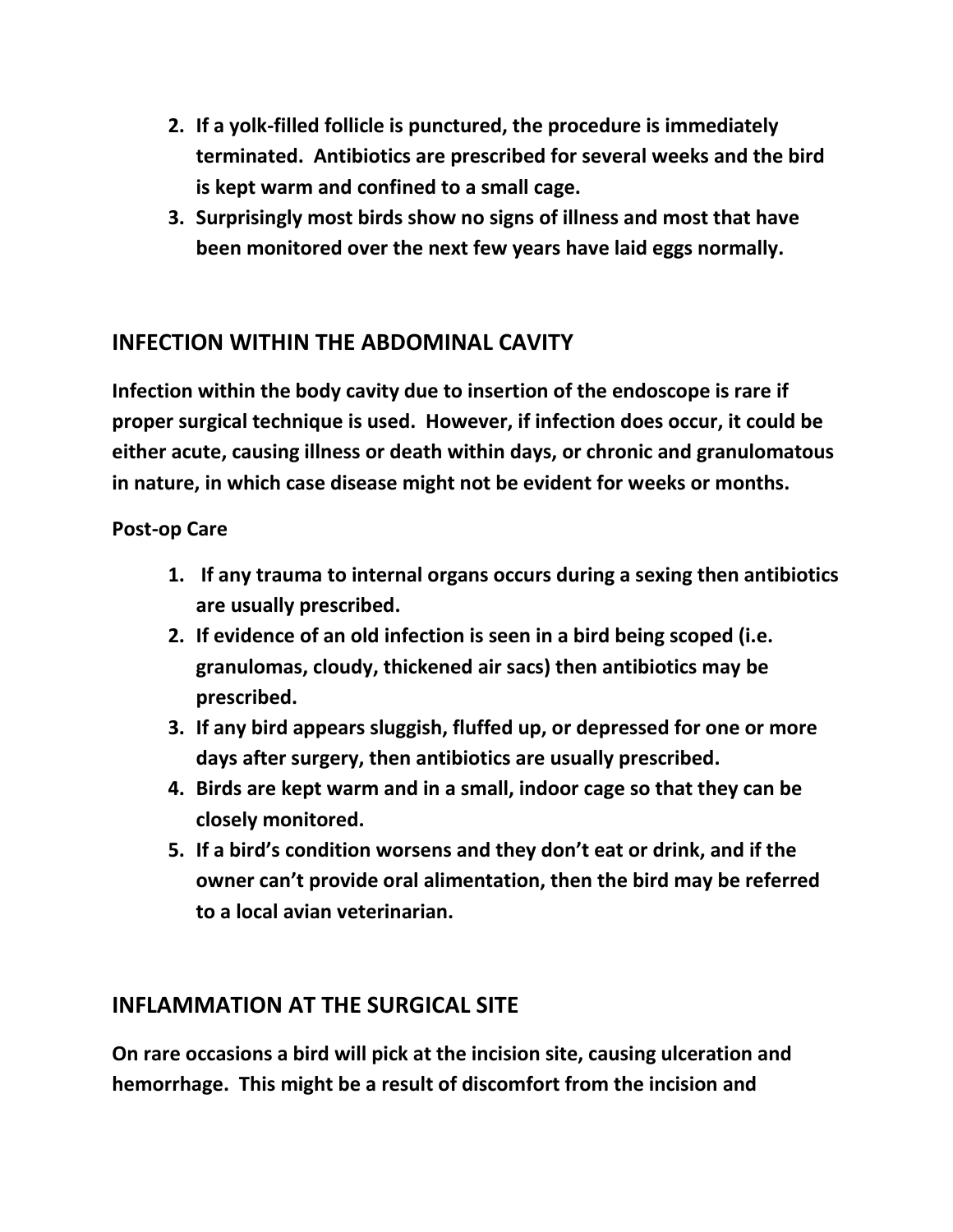**puncture, the placement of the suture, or irritation from having feathers pulled to clear the area for cleaning. Cockatoos are most prone to this destructive behavior.**

### **Post-op Care**

- **1. The use of a restraint collar may be necessary.**
- **2. Antibiotics are prescribed.**
- **3. The surgical site is inspected and either debrided and resutured or left to heal by second intention.**
- **4. Topical antibiotics may be indicated.**

# **SUBCUTANEOUS EMPHYSEMA**

**In a very small percentage of birds being sexed, subcutaneous emphysema (an air bubble under the skin) may develop over the entry site as a result of air leaking from the abdominal air sac through the incised muscle and then becoming trapped under the skin. This is usually not a life-threatening condition and most birds show no signs of discomfort or illness. However it can be very disconcerting to the owner.**

#### **Post-op Care**

- **1. The air can be removed (either by the owner or a local veterinarian) by inserting a needle (attached to a syringe) into the air pocket and drawing out the air.**
- **2. If the problem persists, then a small skin incision about 1/8 inch long is made with either a scalpel blade or an unused razor blade after cleaning the area with 70% alcohol.**
- **3. When the surgical sexing site completely heals, this condition will resolve itself. Any air not removed from under the skin will dissipate on its own after a week or so.**
- **4. Systemic antibiotics are not prescribed.**